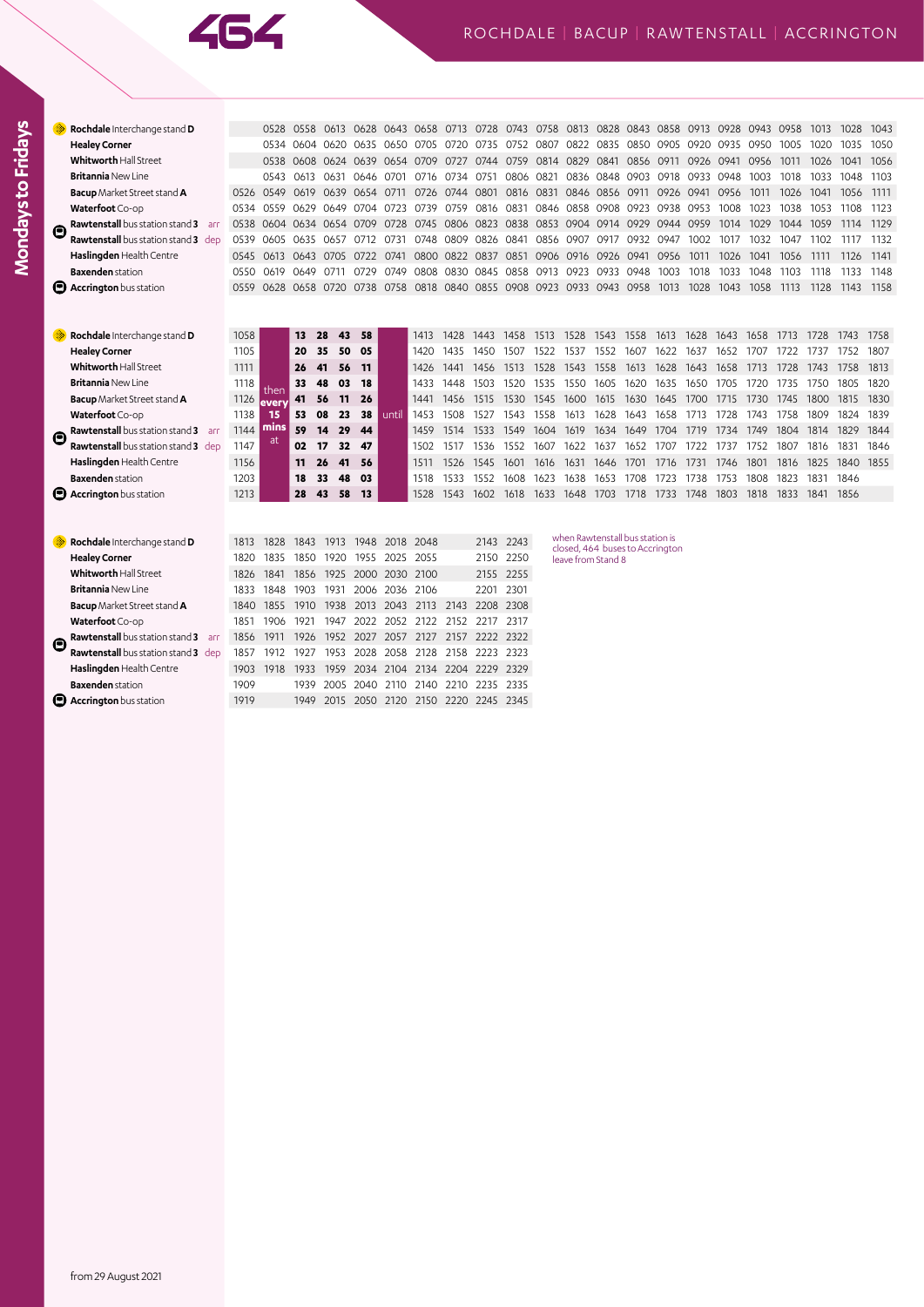|               | Rochdale Interchange stand D                  |      |      | 0658 0728 | 0758           | 0828 0843 |                | 0858 0913                               |                | 0928      | 0943      |        | 13 | 28                 | 43 | 58 |                                                                    | 1613 | 1628 | 1643 | 1658 | 1713 | 1728 | 1743 |
|---------------|-----------------------------------------------|------|------|-----------|----------------|-----------|----------------|-----------------------------------------|----------------|-----------|-----------|--------|----|--------------------|----|----|--------------------------------------------------------------------|------|------|------|------|------|------|------|
|               | <b>Healey Corner</b>                          |      | 0705 | 0735      | 0805           | 0835      | 0850           | 0905 0920                               |                | 0935 0950 |           |        | 20 | 35                 | 50 | 05 |                                                                    | 1620 | 1635 | 1650 | 1705 | 1720 | 1735 | 1750 |
|               | <b>Whitworth Hall Street</b>                  |      | 0711 | 0741      | 0811           | 0841      |                | 0856 0911 0926 0941                     |                |           | 0956      |        | 26 | 41                 | 56 | 11 |                                                                    | 1626 | 1641 | 1656 | 1711 | 1726 | 1741 | 1756 |
|               | <b>Britannia New Line</b>                     |      | 0718 | 0748      | 0818           | 0848 0903 |                |                                         | 0918 0933 0948 |           | 1003      | then   | 33 | 48                 | 03 | 18 |                                                                    | 1633 | 1648 | 1703 | 1718 | 1733 | 1748 | 1803 |
|               | <b>Bacup</b> Market Street stand <b>A</b>     |      |      |           |                |           |                | 0726 0756 0826 0856 0911 0926 0941 0956 |                |           | 1011      | levery | 41 | 56                 | 11 | 26 |                                                                    | 1641 | 1656 | 1711 | 1726 | 1741 | 1756 | 1811 |
|               | Waterfoot Co-op                               |      | 0738 | 0808      |                |           | 0838 0908 0923 | 0938 0953                               |                | 1008      | 1023      | 15     | 53 | 08                 | 23 | 38 | until                                                              | 1653 | 1708 | 1723 | 1738 | 1753 | 1805 | 1820 |
| Θ             | <b>Rawtenstall</b> bus station stand 3<br>arr |      |      | 0744 0814 | 0844 0914 0929 |           |                | 0944 0959                               |                | 1014      | 1029      | mins   | 59 | 14                 | 29 | 44 |                                                                    | 1659 | 1714 | 1729 | 1744 | 1759 | 1810 | 1825 |
|               | <b>Rawtenstall</b> bus station stand 3 dep    | 0717 | 0747 | 0817      | 0847           | 0917      | 0932           | 0947                                    | 1002           | 1017      | 1032      | at     | 02 | 17                 | 32 | 47 |                                                                    | 1702 | 1717 | 1732 | 1747 | 1802 | 1813 | 1828 |
|               | Haslingden Health Centre                      | 0726 | 0756 | 0826      | 0856 0926 0941 |           |                | 0956                                    | 1011           | 1026      | 1041      |        | 11 | 26                 | 41 | 56 |                                                                    | 1711 | 1726 | 1741 | 1756 | 1811 | 1819 | 1834 |
|               | <b>Baxenden</b> station                       | 0733 | 0803 | 0833      | 0903           | 0933      | 0948           | 1003                                    | 1018           | 1033      | 1048      |        | 18 | 33                 | 48 | 03 |                                                                    | 1718 |      | 1748 |      | 1818 |      | 1840 |
|               | <b>B</b> Accrington bus station               | 0743 |      | 0813 0843 |                |           | 0913 0943 0958 | 1013                                    | 1028           | 1043      | 1058      |        | 28 | 43                 | 58 | 13 |                                                                    | 1728 |      | 1758 |      | 1828 |      | 1850 |
|               |                                               |      |      |           |                |           |                |                                         |                |           |           |        |    |                    |    |    |                                                                    |      |      |      |      |      |      |      |
|               | Rochdale Interchange stand D                  | 1758 | 1813 | 1843      | 1913           | 1948      | 2018           | 2048                                    |                | 2143      | 2243      |        |    |                    |    |    | when Rawtenstall bus station is<br>closed, 464 buses to Accrington |      |      |      |      |      |      |      |
|               | <b>Healey Corner</b>                          | 1805 | 1820 | 1850      | 1920           | 1955      | 2025           | 2055                                    |                | 2150      | 2250      |        |    | leave from Stand 8 |    |    |                                                                    |      |      |      |      |      |      |      |
|               | <b>Whitworth Hall Street</b>                  | 1811 | 1826 | 1855      | 1925           | 2000      | 2030           | 2100                                    |                |           | 2155 2255 |        |    |                    |    |    |                                                                    |      |      |      |      |      |      |      |
|               | <b>Britannia New Line</b>                     | 1818 | 1833 | 1901      | 1931           | 2006      | 2036           | 2106                                    |                | 2201      | 2301      |        |    |                    |    |    |                                                                    |      |      |      |      |      |      |      |
|               | <b>Bacup</b> Market Street stand A            | 1826 | 1841 | 1908      | 1938           | 2013      | 2043           | 2113                                    | 2143           | 2208      | 2308      |        |    |                    |    |    |                                                                    |      |      |      |      |      |      |      |
|               | Waterfoot Co-op                               | 1835 | 1850 | 1917      | 1947           | 2022      | 2052           | 2122                                    | 2152           | 2217      | 2317      |        |    |                    |    |    |                                                                    |      |      |      |      |      |      |      |
| $\bm{\Theta}$ | Rawtenstall bus station stand 3 arr           | 1840 | 1855 | 1922      | 1952           | 2027      | 2057           | 2127                                    | 2157           | 2222      | 2322      |        |    |                    |    |    |                                                                    |      |      |      |      |      |      |      |
|               | Rawtenstall bus station stand 3 dep           | 1843 | 1858 | 1923      | 1953           | 2028      | 2058           | 2128                                    | 2158           | 2223      | 2323      |        |    |                    |    |    |                                                                    |      |      |      |      |      |      |      |
|               | Haslingden Health Centre                      | 1849 | 1904 | 1929      | 1959           | 2034      | 2104           | 2134                                    | 2204           | 2229      | 2329      |        |    |                    |    |    |                                                                    |      |      |      |      |      |      |      |
|               | <b>Baxenden</b> station                       |      | 1910 | 1935      | 2005           | 2040      | 2110           | 2140                                    | 2210           | 2235      | 2335      |        |    |                    |    |    |                                                                    |      |      |      |      |      |      |      |
|               | <b>B</b> Accrington bus station               |      | 1920 | 1945      | 2015           | 2050      | 2120           | 2150                                    | 2220           | 2245      | 2345      |        |    |                    |    |    |                                                                    |      |      |      |      |      |      |      |

**Saturdays**

|                       | Rochdale Interchange stand D                  |      |          |           |      | 0840 0910 0940 |      |       |    | 10 40 |       | 1710 | 1740 | 1813 | 1843 | 1913 | 1948                | 2058   |
|-----------------------|-----------------------------------------------|------|----------|-----------|------|----------------|------|-------|----|-------|-------|------|------|------|------|------|---------------------|--------|
|                       | <b>Healey Corner</b>                          |      |          |           | 0847 | 0917           | 0947 |       | 17 | 47    |       | 1717 | 747  | 1820 | 1850 | 1920 | 1955                | -2105  |
|                       | <b>Whitworth Hall Street</b>                  |      |          |           |      | 0853 0923 0953 |      |       |    | 23 53 |       | 1723 | 1752 | 1825 |      |      | 1855 1925 2000 2110 |        |
|                       | <b>Britannia New Line</b>                     |      |          |           | 0900 | 0930           | 1000 | then  |    | 30 00 |       | 1730 | 1758 | 1831 | 1901 | 1931 | 2006                | 2116   |
|                       | <b>Bacup</b> Market Street stand <b>A</b>     |      |          |           |      | 0908 0938 1008 |      | every |    | 38 08 |       | 1738 | 1805 | 1838 | 1908 | 1938 | 2013                | 2123   |
|                       | Waterfoot Co-op                               |      |          |           | 0917 | 0947           | 1017 | 30    | 47 | 17    | until | 1747 | 1814 | 1847 | 1917 | 1947 | 2022                | - 2132 |
| $\boldsymbol{\Theta}$ | <b>Rawtenstall</b> bus station stand 3<br>arr |      |          |           |      | 0923 0953      | 1023 | mıns  |    | 53 23 |       | 1753 | 1819 | 1852 | 1922 | 1952 | 2027                | -2137  |
|                       | Rawtenstall bus station stand 3 dep           | 0755 | 0825     | 0855      | 0925 | 0955           | 1025 | -at   | 55 | 25    |       | 1755 | 1820 | 1853 | 1923 | 1953 | 2028                | - 2138 |
|                       | Haslingden Health Centre                      | 0803 | 0833     | 0903      | 0933 | 1003           | 1033 |       |    | 03 33 |       | 1803 | 1826 | 1859 | 1929 | 1959 | 2034 2144           |        |
|                       | <b>Baxenden</b> station                       | O810 | 0840     | 0910      | 0940 | 1010           | 1040 |       | 10 | 40    |       | 1810 | 1832 | 1905 |      | 2005 |                     |        |
|                       | <b>Accrington</b> bus station                 | O820 | - 0850 - | 0920 0950 |      | 1020           | 1050 |       | 20 | - 50  |       | 1820 | 1842 | 1915 |      | 2015 |                     |        |
|                       |                                               |      |          |           |      |                |      |       |    |       |       |      |      |      |      |      |                     |        |

when Rawtenstall bus station is closed, 464 buses to Accrington leave from Stand 8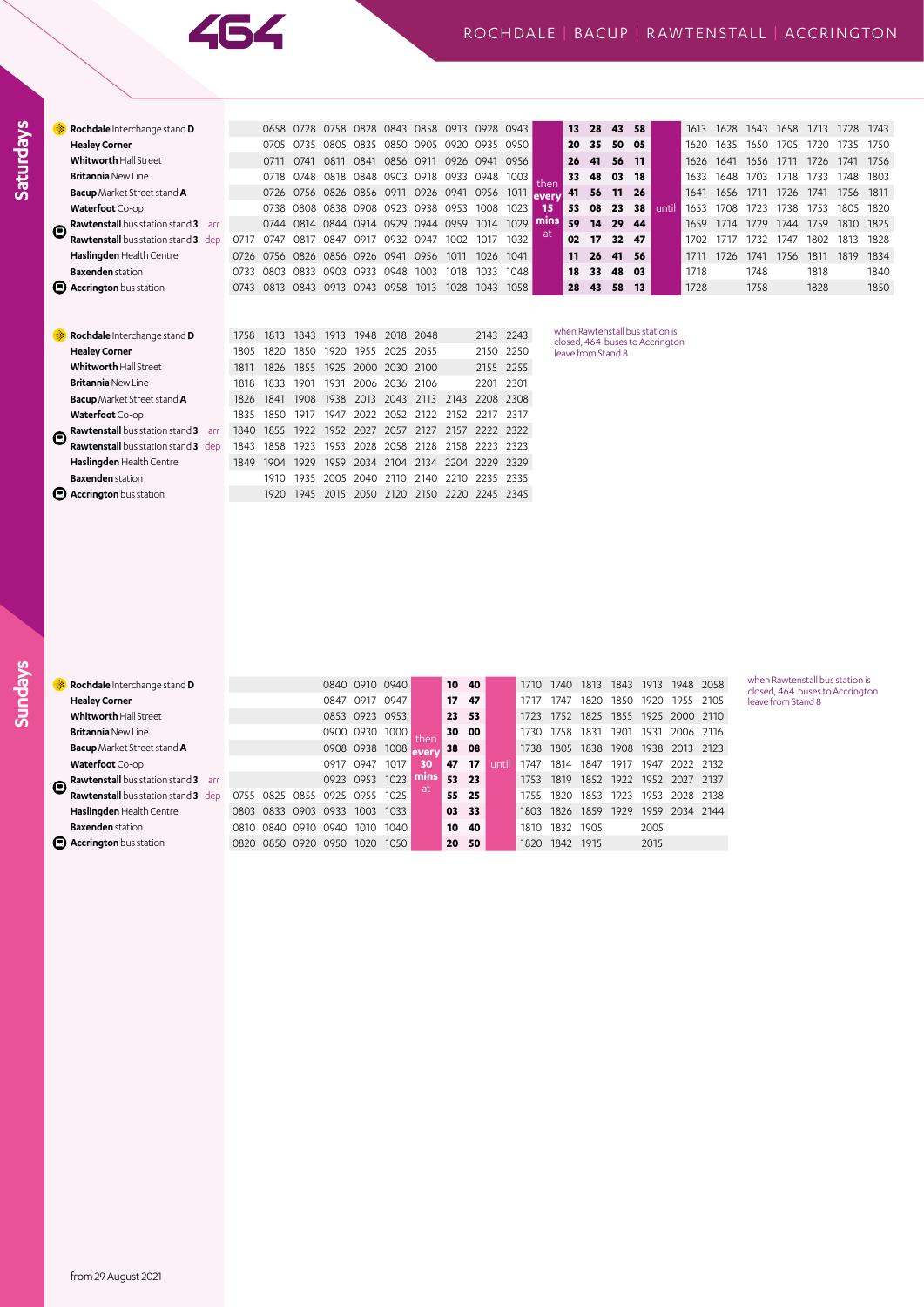

|   | Accrington bus station stand 9             |      |      |                                                             | 0532 0602      |      | 0632                                         |           | 0656 | 0711      | 0725                               | 0740 | 0755 0815 |           | 0835                | 0850 |        | 05             | 20   | 35        | 50   |           | 1405      | 1415 |
|---|--------------------------------------------|------|------|-------------------------------------------------------------|----------------|------|----------------------------------------------|-----------|------|-----------|------------------------------------|------|-----------|-----------|---------------------|------|--------|----------------|------|-----------|------|-----------|-----------|------|
|   | <b>Rising Bridge</b>                       |      |      | 0544                                                        | 0614           |      | 0643                                         |           | 0707 | 0722      | 0737                               | 0752 | 0807      | 0827      | 0847                | 0902 |        | 17             | 32   | 47        | 02   |           | 1417      | 1427 |
|   | Haslingden Manchester Road                 | 0501 | 0521 | 0551                                                        |                |      | 0621 0636 0649                               |           |      |           | 0659 0714 0729 0744 0802           |      | 0817      |           | 0834 0854 0909      |      |        | 24             | 39   | 54<br>09  |      |           | 1424      | 1434 |
| Θ | <b>Rawtenstall</b> bus station stand 4 arr | 0509 |      | 0530 0600 0630 0645 0658 0708 0723                          |                |      |                                              |           |      |           | 0738 0754 0812                     |      | 0827      | 0843      | 0903 0918           |      | then   | 33             | 48   | 03<br>18  |      |           | 1433      | 1446 |
|   | <b>Rawtenstall</b> bus station stand 4 dep | 0509 | 0533 |                                                             |                |      | 0603 0633 0648 0700 0710 0725 0740 0756 0814 |           |      |           |                                    |      | 0829      |           | 0846 0906 0921      |      | leverv | 36             | 51   | 21<br>06  |      |           | 1436      | 1449 |
|   | Waterfoot Royal Hotel                      | 0513 | 0539 | 0609                                                        |                |      | 0639 0654 0706                               | 0716 0730 |      | 0745 0804 |                                    | 0821 |           | 0836 0852 | 0912 0927           |      | 15     | 42             | 57   | 12        | 27   | until     | 1442      | 1455 |
|   | <b>Bacup</b> St James Gardens stand D      | 0523 | 0551 | 0621                                                        | 0651 0706 0718 |      |                                              | 0728      | 0743 |           | 0758 0816 0833                     |      |           |           | 0848 0904 0924 0939 |      | mins   | 54             | 09   | 24 39     |      |           | 1454      | 1508 |
|   | Shawforth Chapel                           |      | 0557 | 0627                                                        | 0657           |      | 0712 0724                                    | 0734      | 0749 |           | 0804 0822 0839                     |      |           | 0854 0910 | 0930 0945           |      | at.    | 00             | 15   | 30<br>45  |      |           | 1500      | 1514 |
|   | <b>Whitworth Hall Street</b>               |      |      | 0604 0634                                                   | 0704 0719      |      | 0732                                         |           |      |           | 0745 0800 0815 0833 0848 0903 0917 |      |           |           | 0937 0952           |      |        | 07             | 22   | 37        | 52   |           | 1507      | 1522 |
|   | <b>Healey</b> Corner                       |      |      | 0608 0638 0708 0723 0736 0749 0804 0819 0837 0852 0907 0921 |                |      |                                              |           |      |           |                                    |      |           |           | 0941 0956           |      |        | 11             | 26   | 41        | -56  |           | 1511      | 1526 |
|   | Rochdale Interchange                       |      | 0618 | 0648                                                        | 0718           |      | 0733 0750                                    | 0805 0820 |      |           | 0835 0852 0907                     |      | 0922 0931 |           | 0951                | 1006 |        | 21             | 36   | 51<br>06  |      |           | 1521      | 1536 |
|   |                                            |      |      |                                                             |                |      |                                              |           |      |           |                                    |      |           |           |                     |      |        |                |      |           |      |           |           |      |
|   | <b>E</b> Accrington bus station stand 9    | 1425 | 1440 | 1455                                                        | 1510           | 1525 | 1540                                         | 1555      | 1615 | 1630      | 1645                               | 1700 | 1715      | 1730      | 1745                | 1800 | 1820   | 1840           | 1905 | 1935      |      | 2005      | 2035      |      |
|   | <b>Rising Bridge</b>                       | 1437 | 1452 | 1507                                                        | 1523           | 1538 | 1553                                         | 1608      | 1628 | 1643      | 1658                               | 1713 | 1728      | 1743      | 1757                | 1812 | 1829   | 1849           | 1914 |           | 1944 |           | 2014 2044 |      |
|   | Haslingden Manchester Road                 | 1444 | 1500 | 1515                                                        | 1530           | 1545 | 1600                                         | 1615      | 1635 | 1650      | 1705                               | 1720 | 1735      | 1750      | 1804                | 1819 | 1836   | 1856           | 1920 |           | 1950 | 2020      | 2050      |      |
| Θ | Rawtenstall bus station stand 4 arr        | 1456 | 1511 | 1526                                                        | 1541           | 1556 | 1611                                         | 1626      | 1646 | 1701      | 1716                               | 1731 | 1744      | 1759      | 1813                | 1828 | 1844   | 1904           | 1927 | 1957      |      | 2027      | 2057      |      |
|   | Rawtenstall bus station stand 4 dep        | 1459 | 1514 | 1529                                                        | 1544           | 1559 | 1614                                         | 1629      | 1649 | 1704      | 1719                               | 1734 | 1747      | 1802      | 1816                | 1831 | 1846   | 1906           | 1928 | 1958      |      | 2028      | 2058      |      |
|   | Waterfoot Royal Hotel                      | 1505 | 1521 | 1536                                                        | 1550           | 1605 | 1620                                         | 1635      | 1655 | 1710      | 1725                               | 1740 | 1753      | 1808      | $182$ <sup>-</sup>  | 1836 | 1851   | 1911           | 1933 |           | 2003 | 2033      | 2103      |      |
|   | <b>Bacup</b> St James Gardens stand D      | 1518 | 1535 | 1550                                                        | 1602           | 1617 | 1632                                         | 1647      | 1707 | 1722      | 1737                               | 1752 | 1805      | 1818      | 1831                | 1846 | 1900   | 1920           | 1942 |           |      | 2012 2041 | 2112      |      |
|   | Shawforth Chapel                           | 1524 | 1541 | 1556                                                        | 1608           | 1623 | 1638                                         | 1653      | 1713 | 1728      | 1743                               | 1758 | 1811      |           | 1836                |      | 1905   | 1925           | 1947 | 2017      |      |           | 2117      |      |
|   | <b>Whitworth Hall Street</b>               | 1532 | 1549 | 1604                                                        | 1615           | 1630 | 1645                                         | 1700      | 1720 | 1735      | 1750                               | 1805 | 1817      |           | 1843                |      | 1910   | 1930           |      | 1952 2022 |      |           | 2122      |      |
|   | <b>Healey</b> Corner                       | 1536 | 1553 | 1608                                                        | 1619           | 1634 | 1649                                         | 1704      | 1724 | 1739      | 1754                               | 1809 | 1820      |           | 1847                |      | 1913   | 1933           | 1955 | 2025      |      |           | 2125      |      |
|   | Rochdale Interchange                       | 1546 | 1606 | 1621                                                        | 1632           | 1647 | 1702                                         | 1717      | 1737 | 1752      | 1807                               | 1822 | 1830      |           | 1857                |      | 1923   | 1943 2005 2035 |      |           |      |           | 2135      |      |
|   |                                            |      |      |                                                             |                |      |                                              |           |      |           |                                    |      |           |           |                     |      |        |                |      |           |      |           |           |      |
|   |                                            |      |      |                                                             |                |      |                                              |           |      |           |                                    |      |           |           |                     |      |        |                |      |           |      |           |           |      |
|   |                                            |      |      | <b>Expansion Inc. In the Powtopetal busistance</b>          |                |      |                                              |           |      |           |                                    |      |           |           |                     |      |        |                |      |           |      |           |           |      |

| <b>Accrington</b> bus station stand 9         | 2105 2135 |      |
|-----------------------------------------------|-----------|------|
| <b>Rising Bridge</b>                          | 2114 2144 |      |
| Haslingden Manchester Road                    | 2120 2150 |      |
| <b>Rawtenstall</b> bus station stand 4<br>arr | 2127      | 2157 |
| Rawtenstall bus station stand 4 dep           | 2128 2158 |      |
| Waterfoot Royal Hotel                         | 2133      | 2203 |
| <b>Bacup</b> St James Gardens stand D         | 2141      | 2212 |
| <b>Shawforth</b> Chapel                       |           | 2217 |
| Whitworth Hall Street                         |           | 2222 |
| <b>Healey</b> Corner                          |           | 2225 |
| Rochdale Interchange                          |           | 2235 |

when Rawtenstall bus station is closed, 464 buses to Rochdale leave from Stand 8